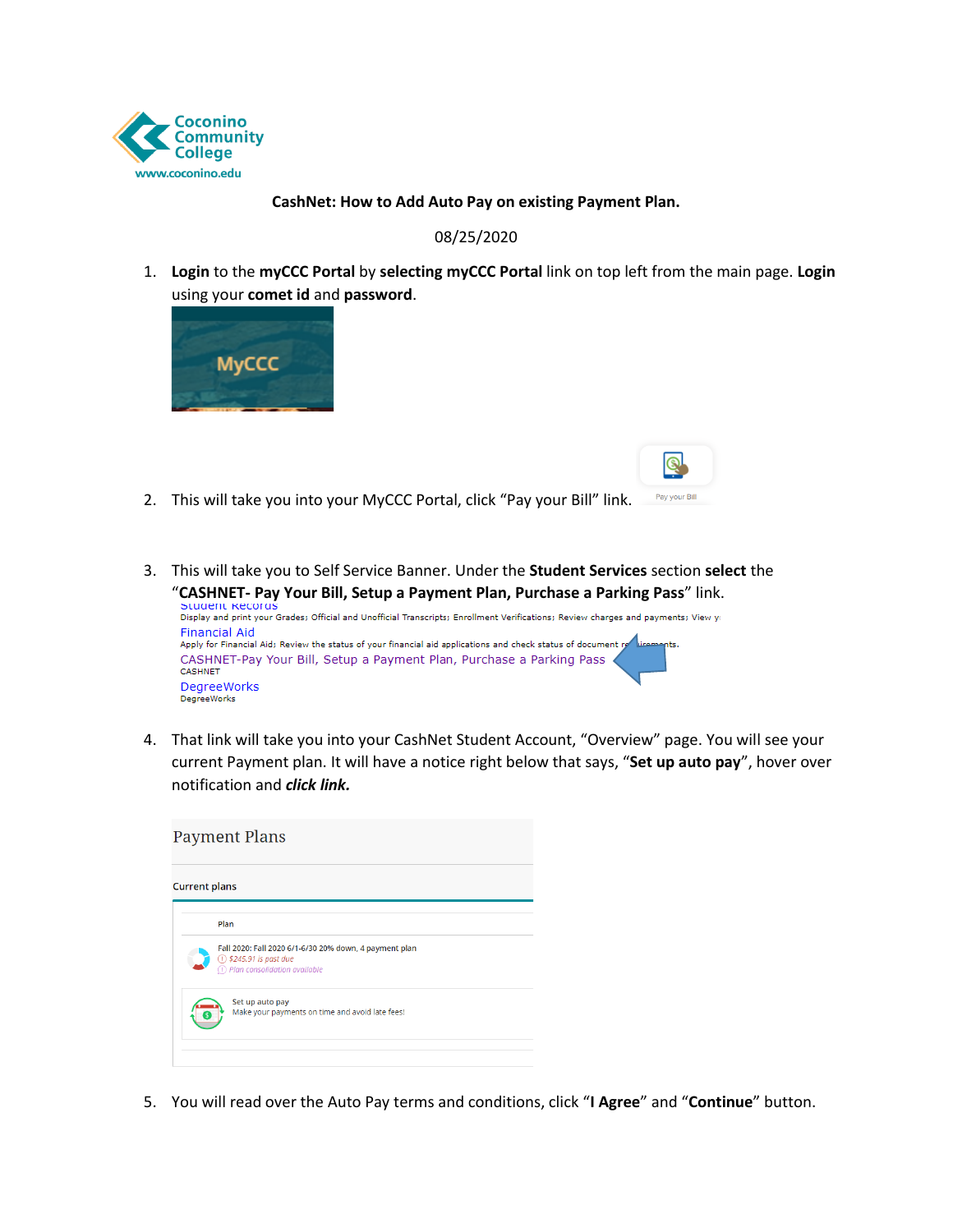

First scheduled payment: Tomorrow Payment amount: \$245.91 1 This amount includes past due payments All remaining scheduled payments will occur on the payment plan due dates. Auto pay terms and conditions

You authorize Higher One, Inc. to initiate automatic payments from the checking, savings or credit card account designated by you above (your "Account") for each installment payment amount due under your tuition payment plan serviced by Higher One, Inc. (the "Plan"). Installment payments will be automatically deducted from your Account on the due date of each payment. Please refer to your Plan disclosures for applicable payment due dates.

If there are insufficient funds in your account, Higher One, Inc. reserves the right to take the payment in whole or part when the funds become available. Fees for insufficient or uncollected funds (returned items or paid items) will be assessed per the disclosures of the Plan. Declined attempts for charges to your Account may result in late fees, described in the disclosures of the Plan, if payments are not received by the applicable due dates.

This authority will remain in effect for the duration of the Plan. You may withdraw your

6. You will be asked to add a payment method. Note: You can also add a "Card Nickname" this is optional.

|                          |                     |                 |     |                     | How would you like to pay each payment? |   |
|--------------------------|---------------------|-----------------|-----|---------------------|-----------------------------------------|---|
| * Payment method         |                     |                 |     |                     |                                         |   |
| New credit or debit card |                     |                 |     |                     |                                         | ٠ |
|                          | AMERICAN<br>EXPRESS | <b>DISCOVER</b> | Jсв | <b>MasterCard</b>   | <b>VISA</b>                             |   |
|                          |                     |                 |     |                     |                                         |   |
|                          |                     |                 |     |                     |                                         |   |
| * Card number            |                     |                 |     |                     |                                         |   |
|                          |                     |                 |     |                     |                                         |   |
| (1) Card number required |                     |                 |     |                     |                                         |   |
| * Expiration date        |                     |                 |     | * Security code (i) |                                         |   |
| MM / YY                  |                     |                 |     |                     |                                         |   |
| * Zip/Postal code        |                     |                 |     |                     |                                         |   |
|                          |                     |                 |     |                     |                                         |   |
|                          |                     |                 |     |                     |                                         |   |
| Card nickname (i)        |                     |                 |     |                     |                                         |   |
|                          |                     |                 |     |                     |                                         |   |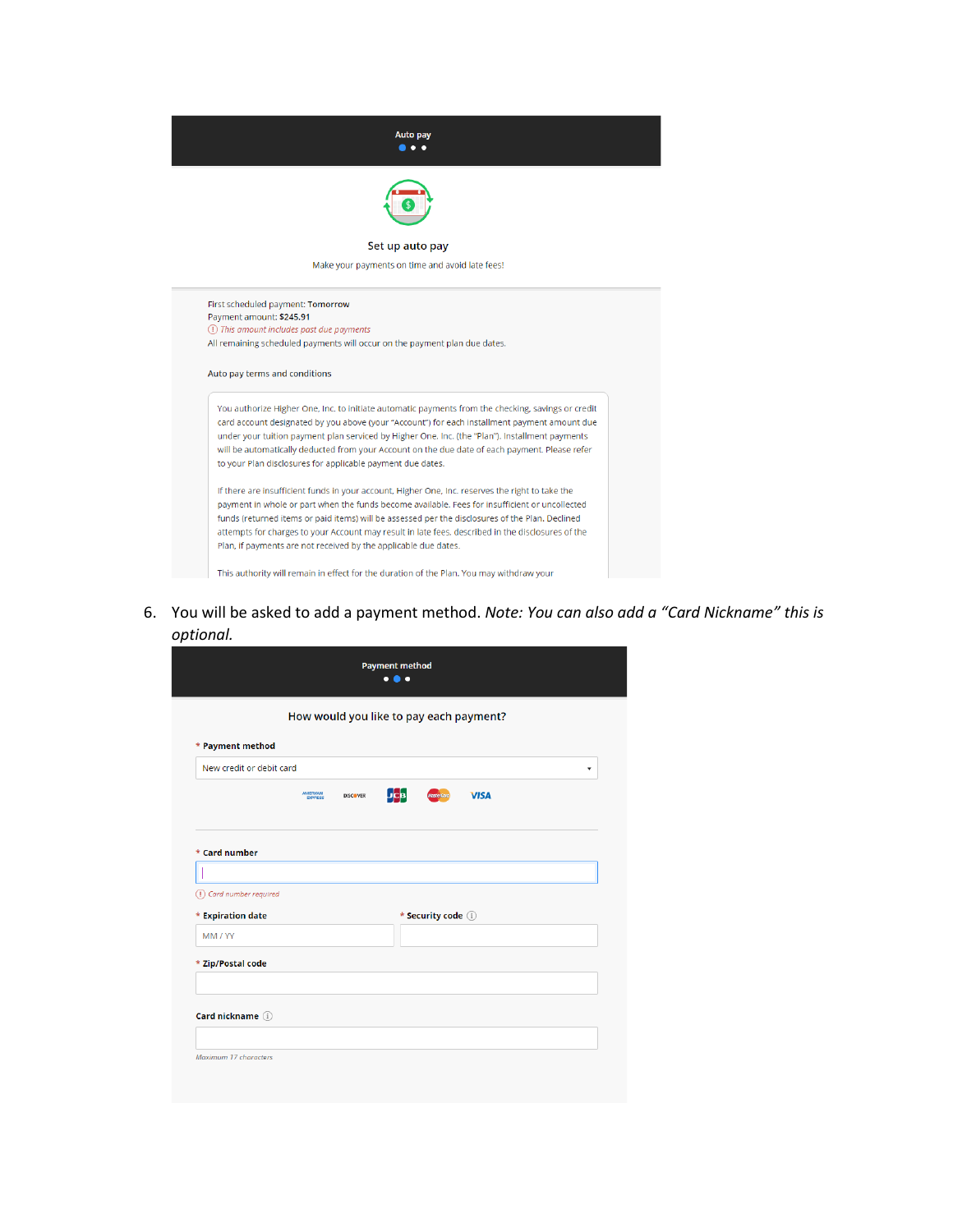7. If you have entered a credit card or debit card as payment method, you will receive a message regarding service charge. All credit and debit cards are subject to a nonrefundable service fee of 2.75% on domestic cards/4.25% on international cards. Electronic Checks do not incur a service fee. You will need to click the "**I acknowledge terms and conditions**" box to continue. Click

"**Continue**" button, or you may click  $\blacksquare$ , on top left corner to exit out.

| Service charge                                                                                                                                                                                                                                                                                                                                                                                  |                                                                                                                                                                                                                                                                                        |  |  |  |  |
|-------------------------------------------------------------------------------------------------------------------------------------------------------------------------------------------------------------------------------------------------------------------------------------------------------------------------------------------------------------------------------------------------|----------------------------------------------------------------------------------------------------------------------------------------------------------------------------------------------------------------------------------------------------------------------------------------|--|--|--|--|
| This site is owned and operated by Transact Campus, Inc. If you choose to make a payment by using<br>Transact Campus SmartPay, you will be charged a service charge for each payment as shown below.<br>This charge is assessed by Transact Campus, Inc. Service charges are included in your transaction and<br>are paid directly to Transact Campus, Inc. Service charges are non-refundable. |                                                                                                                                                                                                                                                                                        |  |  |  |  |
|                                                                                                                                                                                                                                                                                                                                                                                                 | <b>Payment Schedule</b>                                                                                                                                                                                                                                                                |  |  |  |  |
|                                                                                                                                                                                                                                                                                                                                                                                                 | \$196.73<br>Payment received                                                                                                                                                                                                                                                           |  |  |  |  |
| $\overline{2}$                                                                                                                                                                                                                                                                                                                                                                                  | $$327.88 + $9.02$ service charge = \$336.90<br>Payment scheduled 9/20/20   Payment due 9/20/20                                                                                                                                                                                         |  |  |  |  |
| 3                                                                                                                                                                                                                                                                                                                                                                                               | $$327.88 + $9.02$ service charge = \$336.90<br>Payment scheduled 10/20/20   Payment due 10/20/20                                                                                                                                                                                       |  |  |  |  |
|                                                                                                                                                                                                                                                                                                                                                                                                 | $$327.88 + $9.02$ service charge = \$336.90<br>Payment scheduled 11/20/20   Payment due 11/20/20                                                                                                                                                                                       |  |  |  |  |
|                                                                                                                                                                                                                                                                                                                                                                                                 | I acknowledge that I have read and accept the terms and conditions of the Transact Campus, Inc.<br>user agreement and I understand that my transaction includes a non-refundable service charge for<br>each payment for the use of Transact Campus SmartPay. View terms and conditions |  |  |  |  |

 8. Last Step! You will review where email notifications will be sent regarding your payment plan and which payment method will be used for each monthly payment. Click "**Continue**" button.

|                                                                        | Last step! Let's make sure we have your correct information.               |             |
|------------------------------------------------------------------------|----------------------------------------------------------------------------|-------------|
| <b>Email address</b>                                                   |                                                                            |             |
| Auto pay details                                                       |                                                                            | Change      |
|                                                                        |                                                                            |             |
| First scheduled payment: Tomorrow                                      |                                                                            |             |
| Payment amount: \$252.67<br>(1) This amount includes past due payments |                                                                            |             |
|                                                                        | All remaining scheduled payments will occur on the payment plan due dates. |             |
| <b>Card number</b>                                                     |                                                                            | <b>VISA</b> |
| <b>Expiration date</b>                                                 | 04/30                                                                      |             |